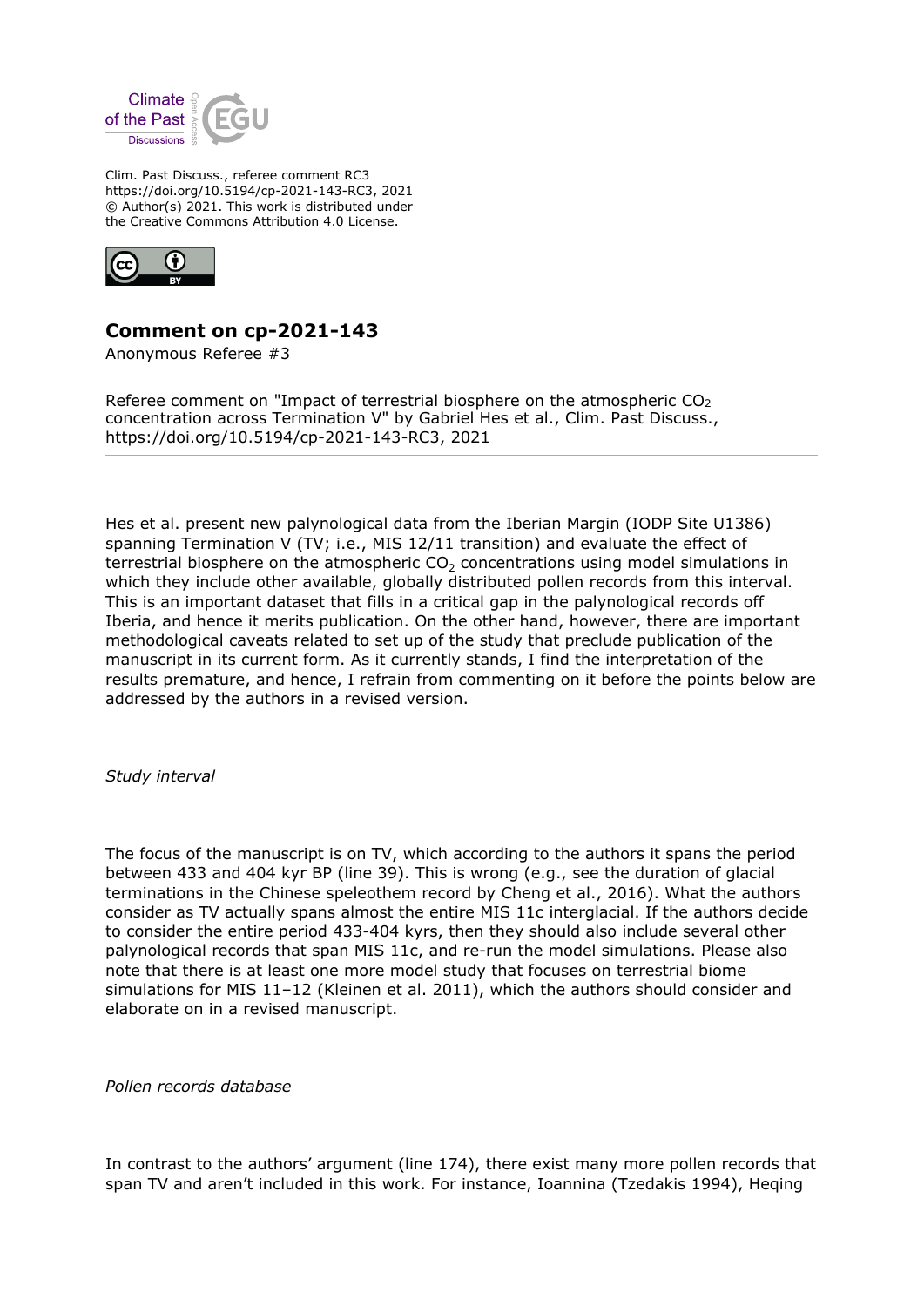(Xiao et al. 2010, An et al. 2011), Lake Baikal (Prokopenko et al. 2010), Lake Biwa (Tarasov et al. 2011), Praclaux (de Beaulieu et al. 2001) and Valles Caldera (Fawcett et al. 2011) among others. In addition, higher temporal resolution data exist for some of the pollen records included in this manuscript (e.g. Lake Ohrid – Kousis et al. 2018, Koutsodendris et al. 2019, and Tenaghi Philippon – Ardenghi et al. 2019); these should be also included in the analysis. Moreover, the study by Dupont et al. (2011) included in Table 1 doesn't span MIS11/12; do the authors refer to Dupont et al. (2019)?

## *Lithology and pollen concentration*

The authors explain that the study samples are taken from a core interval that comprises a 'unique contourite' affected by the Mediterranean Outflow Water (MOW) (lines 91-92). The question that arises is to what extent the changes in the MOW strength influence the transport and deposition of pollen grains at the study location. To convincingly show that the palynological results aren't affected by ocean dynamics, the pollen sums and concentrations should be directly compared with the grain size and XRF data from Site U1386 that record the MOW variability. Only then it will be possible to conclude that even pollen sums of 100 grains can provide reliable insights on terrestrial vegetation at the study site.

## *Pollen groups*

Please explain in a more concise way which pollen taxa are included in each group (lines 140-143 are very confusing). Is it correct that *Betula* is included in two groups, i.e., Mediterranean and Pioneer forests? Please explain. Also, shouldn't *Populus* and *Salix* be included in the Pioneer Forest group? Which taxa are included in the Ubiquist group?

Other comments:

- Please carefully check and correct the spelling of the pollen taxa names (several taxa e.g., *Helianthemum, Hippophaë,* and Cupressaceae are misspelled many times in the text).
- Consider the latest, higher resolution  $CO<sub>2</sub>$  data from the EDC ice cores for the interval 330-450 kyr BP (Nehrbass-Ahles et al. 2020).

*References*

An, Z., et al., 2011. Glacial-interglacial Indian summer monsoon dynamics. Science 333, 719-723.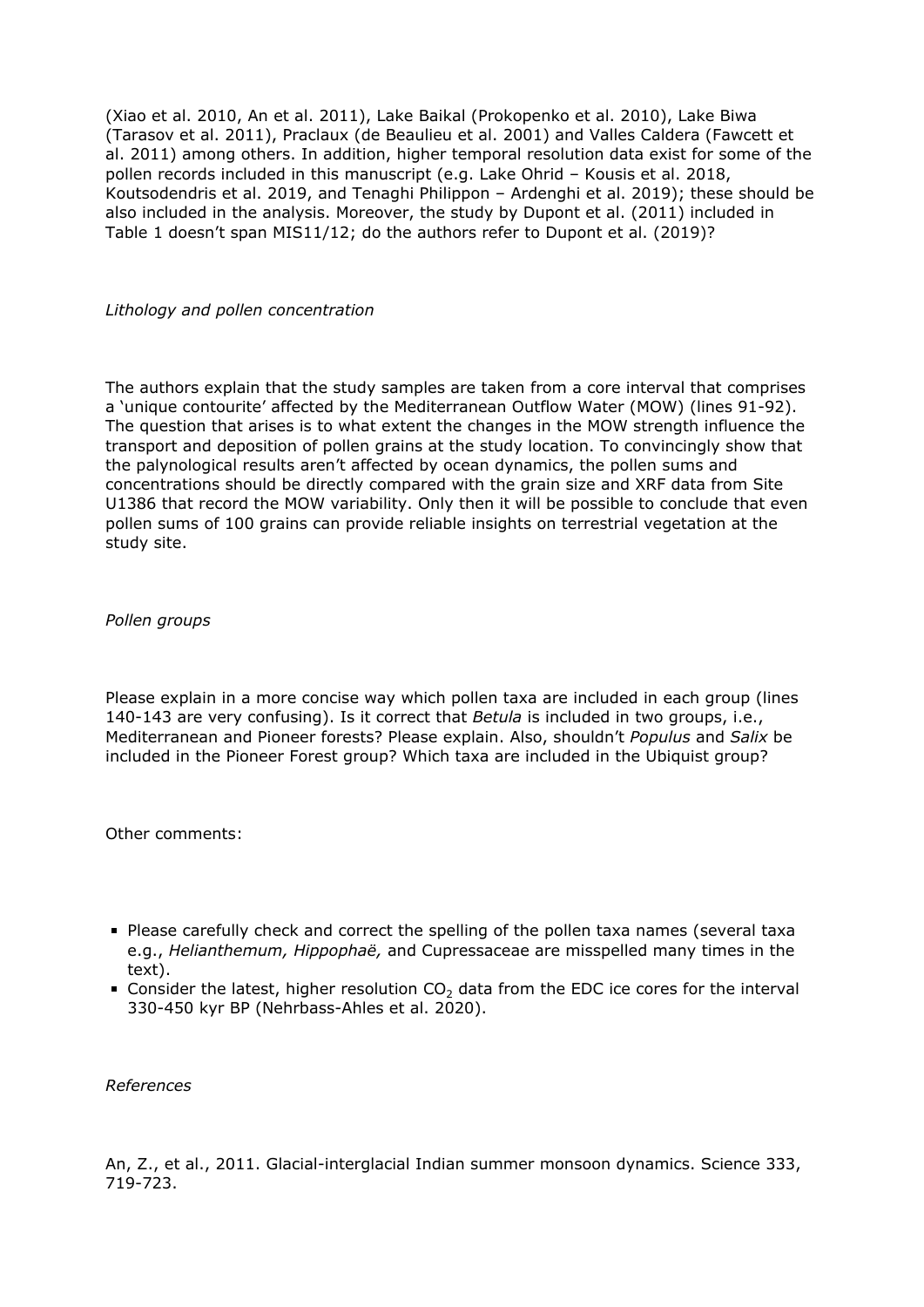Ardenghi, N., et al., 2019. Temperature and moisture variability in the eastern Mediterranean region during Marine Isotope Stages 11–10 based on biomarker analysis of the Tenaghi Philippon peat deposit. Quaternary Science Reviews 225, 105977.

Cheng, H., et al., 2016. The Asian monsoon over the past 640,000 years and ice age terminations. Nature 534, 640-646.

de Beaulieu, J.L., et al., 2001. An attempt at correlation between the Velay pollen sequence and the Middle Pleistocene stratigraphy from central Europe. Quaternary Science Reviews 20, 1593–1602.

Dupont, L.M., et al., 2019. Effects of atmospheric  $CO<sub>2</sub>$  variability of the past 800 kyr on the biomes of southeast Africa. Climate of the Past 15, 1083-1097.

Fawcett, P.J., et al., 2011. Extended megadroughts in the southwestern United States during Pleistocene interglacials. Nature 470, 518-521.

Kleinen, T., et al., 2014. The climate and vegetation of Marine Isotope Stage 11 – Model results and proxy-based reconstructions at global and regional scale. Quaternary International 348, 247-265.

Nehrbass-Ahles, C., et al., 2020. Abrupt  $CO<sub>2</sub>$  release to the atmosphere under glacial and early interglacial climate conditions. Science 369, 1000-1005.

Kousis, I., et al., 2018. Centennial-scale vegetation dynamics and climate variability in SE Europe during Marine Isotope Stage 11 based on a pollen record from Lake Ohrid. Quaternary Science Reviews 190, 20-38.

Koutsodendris, A., et al., 2019. The Marine Isotope Stage 12 pollen record from Lake Ohrid (SE Europe): Investigating short-term climate change under extreme glacial conditions. Quaternary Science Reviews 221, 105873.

Prokopenko, A.A., et al., 2010. Climate in continental interior Asia during the longest interglacial of the past 500 000 years: the new MIS 11 records from Lake Baikal, SE Siberia. Climate of the Past 6, 31-48.